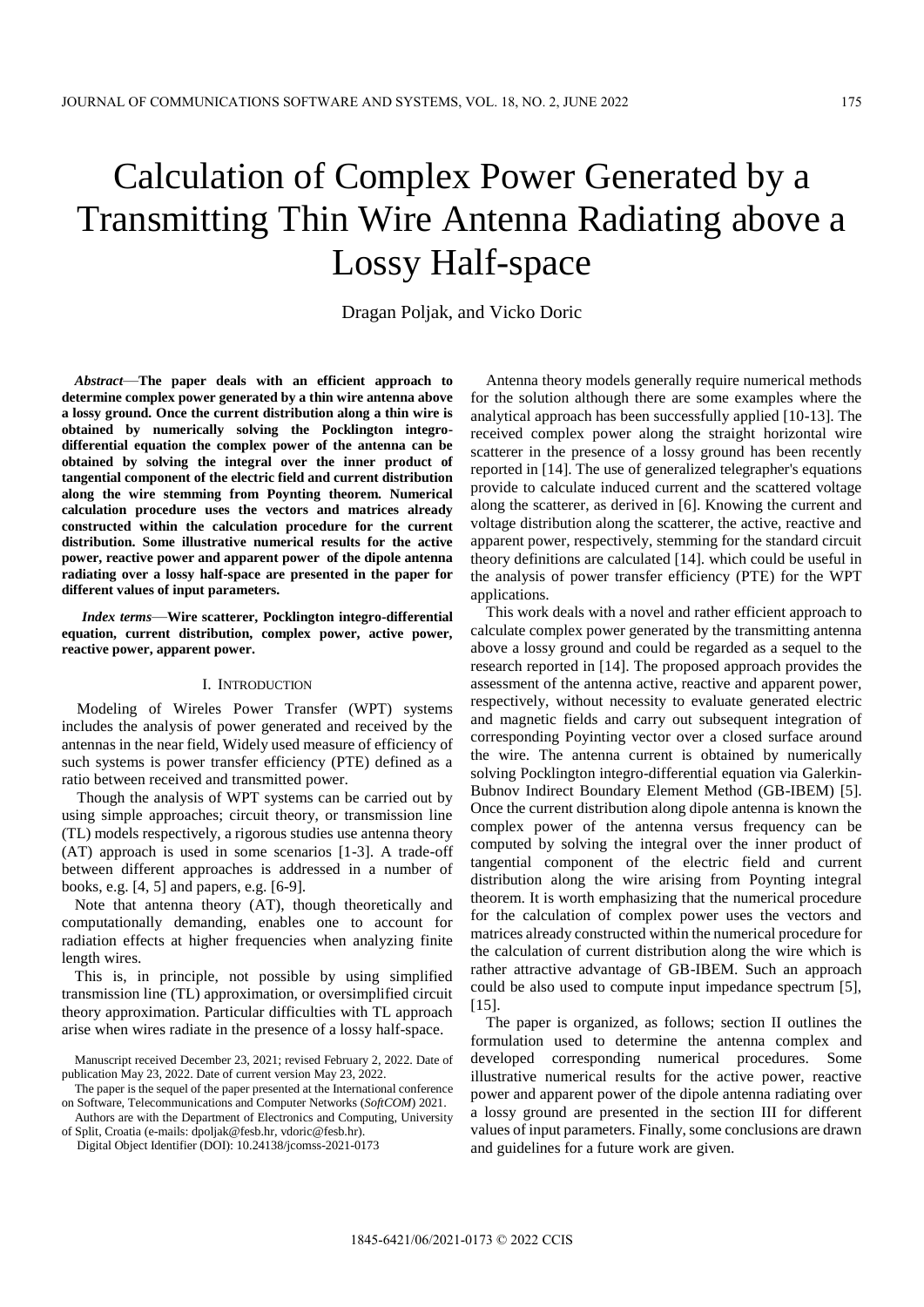### II. THEORETICAL BACKGROUND

A thin wire antenna of an arbitrary shape of finite length Cw and radius a located above a lossy ground and driven by an equivalent voltage generator, Fig 1, is considered.



Fig. 1. Center fed arbitrary shaped antenna above a lossy half-space

The apparent complex power *P<sup>a</sup>* generated in the volume of interest V containing sources for time-harmonic fields can be derived from the Poynting integral theorem and is given by

$$
P_a = -\frac{1}{2} \int\limits_V \vec{E} \cdot \vec{J}^* dV \tag{1}
$$

where E stands for the field generated by the source and J denotes the distribution of corresponding current density along the source.

If thin wires are of interest the problem becomes one dimensional in nature and it can be written

$$
\vec{J} \ dV = I^* S \ d\vec{s} \tag{2}
$$

where S stands for wire cross-section and I\* is the complex conjugate of the antenna current, and (1) simplifies into

$$
P_a = -\frac{1}{2} \int\limits_{C_W} \vec{E} \cdot I^* d\vec{s} \tag{3}
$$

where  $C_w$  represents the geometry of a curved wires.

It is worth noting that the real part of (3) represents the active power, while the imaginary part is reactive power.

Pocklington integro-differential equation for the wire of arbitrary shape above a lossy half-space can be written, as follows

$$
E_{S}^{exc}(s) = \frac{j}{4\pi\omega\varepsilon_{0}} \int_{C_{W}} \left\{ \left[ k^{2} \vec{e}_{s} \vec{e}_{s'} - \frac{\partial^{2}}{\partial s \partial s'} \right] g_{0}(s, s') + R_{TM} \left[ k^{2} \vec{e}_{s} \vec{e}_{s''} - \frac{\partial^{2}}{\partial s \partial s''} \right] g_{i}(s, s'') \right\} I(s') I^{*}(s) ds' \tag{4}
$$

where  $I(s')$  is the induced current along the wire, s' and s is the source and observation point respectively,  $\vec{e}_s$  is the vector tangential to the curved wire and  $\vec{e}_s$  is related to the vector tangential to the observation point at the wire surface.

Furthermore,  $g_0(s,s)$  stands for the lossless medium Green function

$$
g_0(s,s') = \frac{e^{-j k R}}{R} \tag{5}
$$

and *R* is the distance from the source point to the observation point, respectively, while  $g_i(s, s'')$  arises from the image theory and is given by

$$
g_i(s, s") = \frac{e^{-j k R^*}}{R^*}
$$
 (6)

and *R"* is the distance from the image source point to the observation point, respectively.

The propagation constant of the lossless homogeneous medium is

$$
k = \omega \sqrt{\mu_0 \varepsilon_0} \tag{7}
$$

The influence of a lower medium is taken into account via the Fresnel reflection coefficient for transverse magnetic (TM) polarization

$$
R'_{TM} = \frac{\underline{n}\cos\theta - \sqrt{\underline{n} - \sin^2\theta}}{\underline{n}\cos\theta + \sqrt{\underline{n} - \sin^2\theta}}\tag{8}
$$

where  $\theta$ ' is the angle of incidence and n is given by:

$$
\underline{n} = \frac{\varepsilon_{\text{eff}}}{\varepsilon_0}, \quad \varepsilon_{\text{eff}} = \varepsilon_r \varepsilon_0 - j \frac{\sigma}{\omega} \tag{9}
$$

Once the current distribution is known the scattered field can be obtained by forcing the continuity condition

$$
\vec{e}_s \cdot (\vec{E}^{exc} + \vec{E}^{sct}) = 0 \tag{10}
$$

where  $E^{sct}$  stands for the scattered field.

Inserting (4) into (3) one obtains

$$
P_a = \frac{j}{8\pi\omega\varepsilon_0} \int_{C_W} \int_{C_W} \left\{ \left[ k^2 \vec{e}_s \vec{e}_{s'} - \frac{\partial^2}{\partial s \partial s'} \right] g_0(s, s') + R_{TM} \left[ k^2 \vec{e}_s \vec{e}_{s''} - \frac{\partial^2}{\partial s \partial s''} \right] g_i(s, s'') \right\} I(s') I^*(s) ds' ds'' \tag{11}
$$

Utilizing the integration by parts it is possible to avoid quasingularity problems with the kernel, i.e. (11) becomes

$$
P_a = \frac{j}{8\pi\omega\varepsilon_0} \Big[ - \int_{C_W} \int_{C_W} \frac{\partial I(s')}{\partial s'} \cdot \frac{\partial I^*(s)}{\partial s} g_0(s, s') ds' ds +
$$
  
\n
$$
k^2 \int_{C_W} \int_{C_W} \vec{e}_s \vec{e}_{s'} I(s') I^*(s) ds' ds g_0(s, s') ds' ds -
$$
  
\n
$$
R_{TM} \int_{C_W} \int_{C_W} \frac{\partial I(s'')}{\partial s'} \cdot \frac{\partial I^*(s)}{\partial s} g_i(s, s'') ds'' ds +
$$
  
\n
$$
R_{TM} \int_{C_W} \int_{C_W} \vec{e}_s \vec{e}_{s'} I(s'') I^*(s) g_i(s, s'') ds'' ds \Big]
$$
\n(12)

Applying the GB-IBEM featuring isoparametric elements integral expression (12) is transformed into matrix equation

$$
P_a = \frac{j}{8\pi\omega\epsilon_0} \{I\}^T [Z] \{I^*\}
$$
 (13)

where  $\{I\}$  and  $\{I\}^T$  is the vector of current and its transponse vector, respectively, while  $\begin{bmatrix} Z \end{bmatrix}$  is impedance matrix stemming from the numerical procedure for the current distribution determination. Global impedance matrix is assembled from the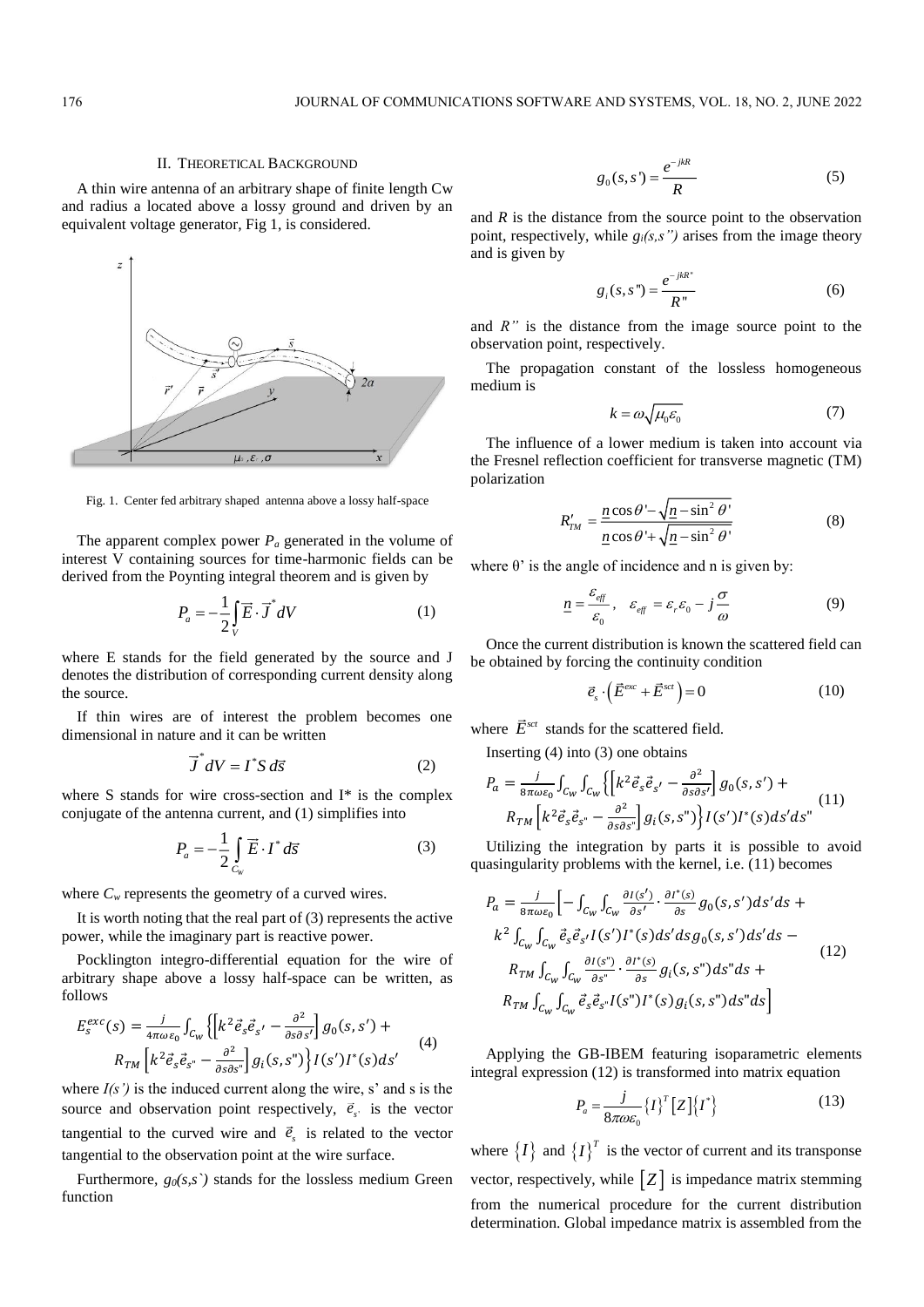generalized mutual impedance matrices for the *j-th* and *i-th* isoparametric elements, given by

$$
[Z]_{ji}^{e} = \int_{-1}^{1} \int_{-1}^{1} [-\{D\}_{j} \cdot \{D'\}_{i}^{T} g_{0}(s, s') +
$$
  
+  $k^{2} \vec{e}_{s} \vec{e}_{s'} \{f\}_{j} \cdot \{f'\}_{i}^{T} ds' ds g_{0}(s, s') \frac{ds'}{d\xi'} d\xi' \frac{ds}{d\xi} d\xi +$   
 $R_{TM} \int_{-1}^{1} \int_{-1}^{1} [-\{D\}_{j} \cdot \{D'\}_{i}^{T} g_{i}(s, s'') +$   
+  $k^{2} \vec{e}_{s} \vec{e}_{s''} \{f\}_{j} \cdot \{f'\}_{i}^{T} g_{i}(s, s'') \frac{ds'}{d\xi'} d\xi' \frac{ds}{d\xi} d\xi$  (14)

where vectors  $\{f\}$  and  $\{f\}$  contain shape functions while vectors  $\{D\}^{n}_{i}$  and  $\{D\}^{m}_{j}$  contain shape functions derivatives.

Note that vectors  $\{I\}^T$  and vector of complex conjugate values of current  $\{I\}^*$  and mutual impedance matrix  $[Z]$  are already available from the calculation procedure for the current distribution along the wire.

Input impedance of the antenna can be defined, as follows [5]

$$
Z_{in} = \frac{2P_a}{|I_0|^2} = -\frac{1}{|I_0|^2} \int_C \vec{E} \cdot \vec{I}^* ds
$$
 (15)

where  $I_0$  stands for the input current.

Taking into account matrix equation (13) the expression for computation of input impedance becomes

$$
Z_{in} = -\frac{1}{j4\pi\omega\varepsilon_0|I_0|^2} \{I\}^T \left[Z\right] \{I^*\}
$$
 (16)

More details on the calculation of the input impedance of a dipole antenna can be found in [5].

It is worth stressing out that the proposed procedure is highly efficient as it practically requires no additional computation, only instantaneous manipulation with already existing matrices and vectors from the numerical modeling of Pocklington equation which is, in a sense of computational cost, a matter of few seconds.

# III. NUMERICAL RESULTS

A straight thin wire antenna of a finite length L and radius a located at height h above a lossy ground and driven by an equivalent voltage generator, Fig 2, is considered.

The dipole is excited by the unity voltage generator. Length of the wire L has been varied between 0.25 m and 1m, while height above ground has been changed from 0.1m up to 0.5m. Wire radius is fixed at  $a = 2$  mm and frequency range up to 1 GHz is considered.

First example deals with the free space scenario. Figures 3 to 5 show frequency spectra of the active, reactive and apparent power, respectively, for the wire lengths L=0.25m, L=0.5m and  $L=1m$ .

As it can be observed at Fig 6, peaks of the active power coincide with minima of the input impedance and vice-versa. Figs 7 to 9 show the results for the active, reactive and apparent power, respectively, of the wire placed at height h=0.25m above lossy ground with conductivity  $\sigma = 0.001$  S/m and relative permittivity εr=10.

As could be seen from the numerical results, the power amplitude is slightly changed due to the presence of the lossy ground when compared to the case of free space. Furthermore, influence of the ground is more obvious at the first maximum which is expected as the wire is electrically closer to the ground at lower frequencies.



Fig. 2. Center fed dipole antenna above a lossy half-space



Fig. 3. Power vs frequency for the 0.25m long wire in free space



Fig 4. Power vs frequency for the 0.5m long wire in free space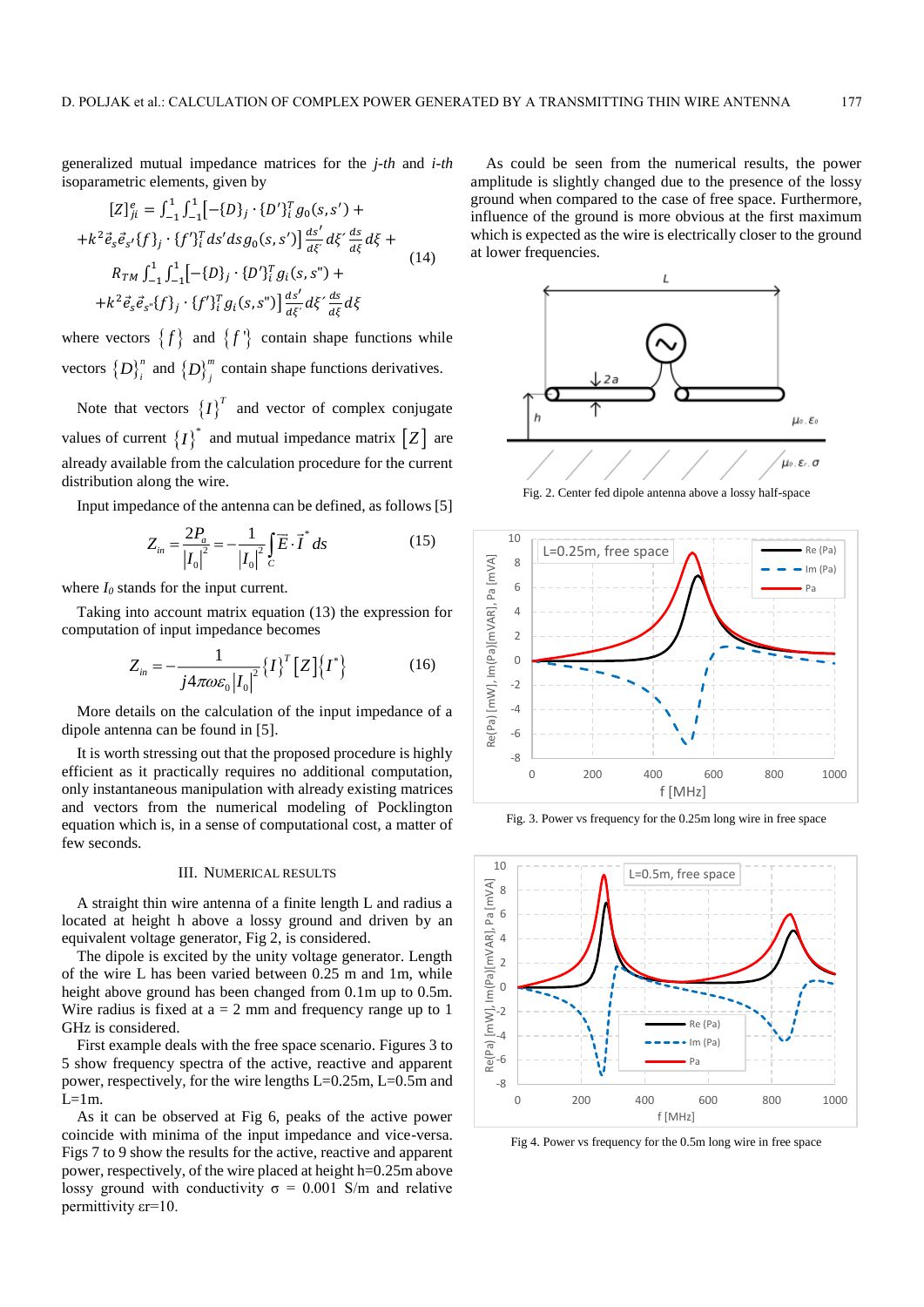

Fig. 5. Power vs frequency for the 1m long wire in free space



Fig. 6. Input impedance and active power for the 1m long wire in free space



Fig. 7. Power vs frequency for the 0.25m long wire placed at height h=0.25m above a lossy ground ( $\sigma$  = 0.001 S/m,  $\varepsilon$ <sup>*r*</sup> =10)

Figs 10 and 11 show frequency span of the active and reactive power respectively, for the case of the L=0.25m and h=0.25 m for the different values of the ground conductivity. Furthermore, Fig 12 shows detail from the curves shown in Fig 10 around the first maximum.

It could be noticed that presence of the ground causes a slight shift of the maximum towards lower frequencies (about 6 MHz) while in the case of the perfect ground this shift is even more appreciable (around 12 MHz). The same behavior could be observed for the minima of the input impedance (Fig 13).



Fig. 8. Power vs frequency for the 0.5m long wire placed at height h=0.25m above a lossy ground ( $\sigma$  = 0.001 S/m,  $\varepsilon$ <sub>*r*</sub> =10)</sub>



Fig. 9. Power vs frequency for the 1m long wire placed at height h=0.25m above a lossy ground ( $\sigma$  = 0.001 S/m,  $\varepsilon$ <sub>*r*</sub> =10)



Fig. 10. Active power vs frequency for the 0.5m long wire placed at height h=0.25m above a lossy ground for various values of the ground conductivity  $(\varepsilon_r = 10)$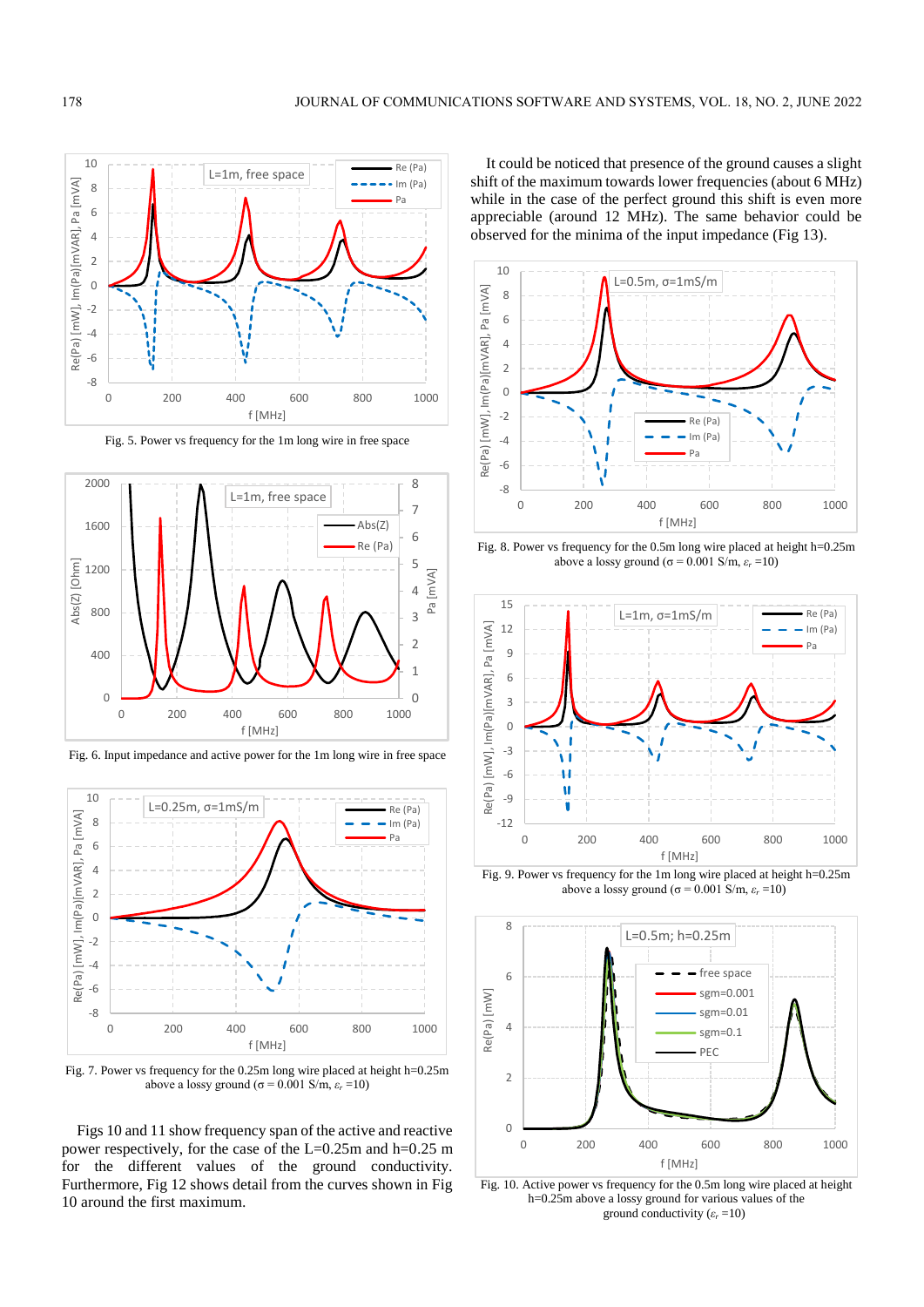

Fig. 11. Reactive power vs frequency for the 0.5m long wire placed at height h=0.25m above a lossy ground for various values of the ground conductivity  $(\varepsilon_r = 10)$ 



Fig. 12. First maximum of the active power vs frequency for the 0.5m long wire placed at height h=0.25m above a lossy ground for various values of the ground conductivity  $(\varepsilon_r=10)$ 



Fig. 13. First minimum of the imput impedance vs frequency for the 0.5m long wire placed at height h=0.25m above a lossy ground for various values of the ground conductivity  $(\varepsilon_r=10)$ 

The same analysis has been undertaken for the wire located closer to the ground at the height of h=0.1m. Fig 14 and 15 show the results for the apparent and active power, respectively. In this case the frequency shift is also visible for the second maximum. The amplitude of the apparent power at the first

maximum is significantly higher for the perfect ground case. It is worth nothing that for the cases of the real ground, curves remain almost the same regardless of the conductivity values.



Fig. 14. Apparent power vs frequency for the 0.5m long wire placed at height h=0.1m above a lossy ground for various values of the ground conductivity  $(\varepsilon_r = 10)$ 

Fig 16 shows the apparent power for the same wire located 0.1m above the ground but for different values of the ground permittivity. The frequency shift of the maximum is minimal and the amplitude change due to height variation is comparable to the influence of the ground conductivity.



Fig. 15. Active power vs frequency for the 0.5m long wire placed at height h=0.1m above a lossy ground for various values of the ground conductivity  $(\varepsilon_r = 10)$ 

Finally, Fig 17 and 18 show the results obtained for the apparent and active power in the case of the wire above a perfectly conducting (PEC) ground for the different heights. As it is expected, the closer is the wire positioned to the ground the higher is the impact to the peak of the apparent power.

# IV. CONCLUDING REMARKS

The paper deals with an efficient procedure to assess the complex power generated by thin wires radiating above a lossy half-space without need to calculate generated electric and magnetic fields and corresponding Poynting vector,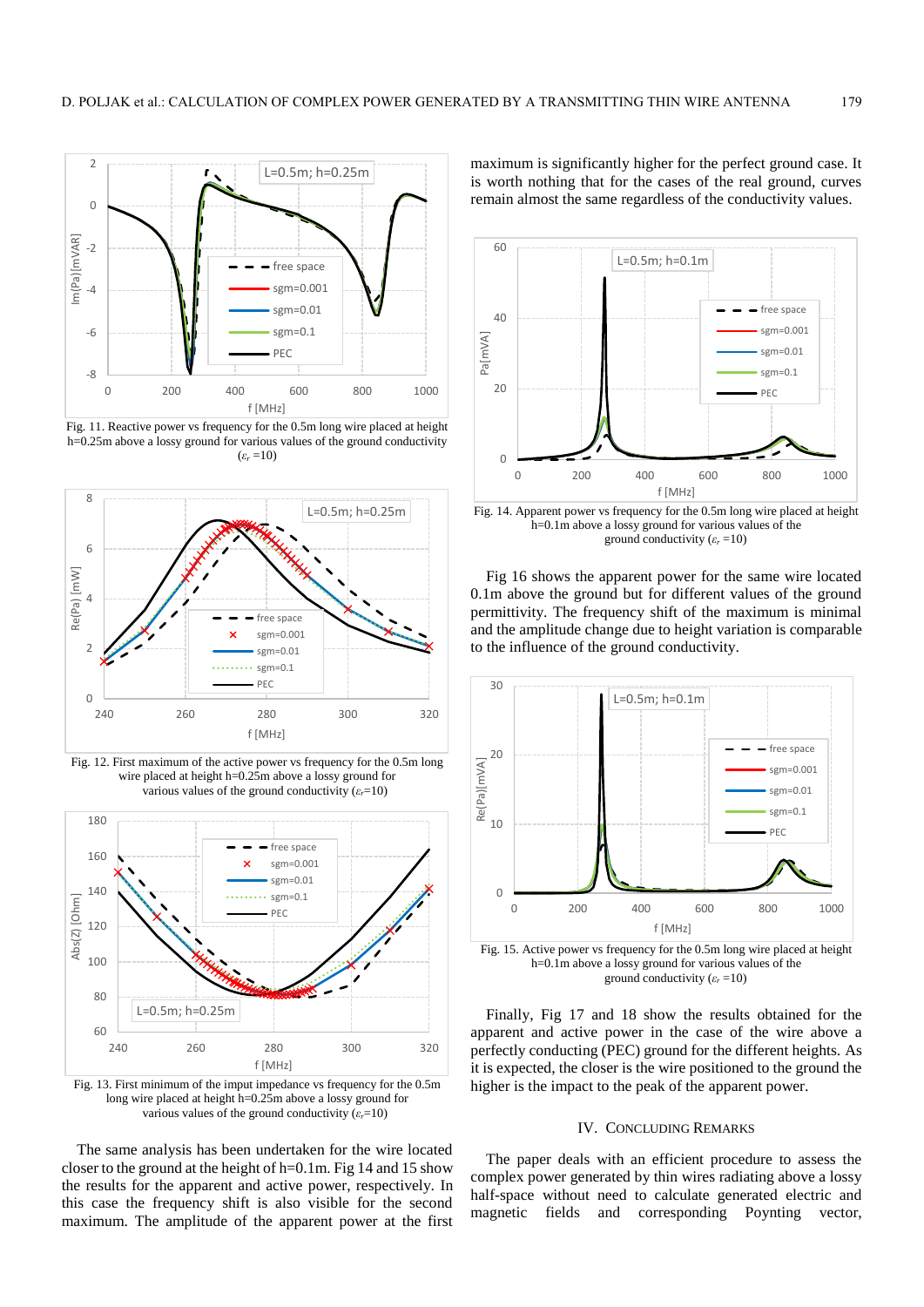respectively. Once the current distribution along dipole antenna is obtained by numerically solving the Pocklington integrodifferential equation the complex power of the antenna can be determined by solving the integral over the inner product of tangential component of the electric field and current distribution along the wire arising from Poynting theorem.





Fig 16. a) Apparent power vs frequency for the 0.5m long wire placed at height h=0.1m above a lossy ground for various values of the ground permittivity ( $\sigma$  = 0.001 S/m) b) detailed view



Fig. 17. Apparent power vs frequency for the 0.5m long wire placed at different heights above a perfect ground



heights above a perfect ground

Numerical calculation procedure uses the vectors and matrices already constructed within the current distribution calculation procedure. Some illustrative numerical results for the active power, reactive power and apparent power are presented in the paper for different values of input parameters. Future work is likely to deal with more demanding radiating configurations.

# **REFERENCES**

- [1] S. Y. Ron Hui, "Past, Present and Future Trends of Non-Radiative Wireless Power Transfer", CPSS Trans on Power Electronics and Applications, Vol. 1, No 1., Dec. 2016., pp. 83-91.
- [2] Q. Chen et al., "Antenna Characterization for Wireless Power-Transmission System Using Near-Field Coupling", IEEE Antennas and Propagation Magazine, Vol. 54, No. 4, August 2012.
- [3] M. Skiljo, Z. Blazevic, D. Poljak, "Interaction between Human and Near-Field of Wireless Power Transfer System," Progress In Electromagnetics Research C, Vol. 67, 1–10, 2016.
- [4] F. Tesche, M. Ianoz, T. Karlsson, "EMC Analysis Methods and Computational Models", Wiley 1996.
- [5] D. Poljak, "Advanced Modeling in Computational Electromagnetic Compatibility", New Jersey: John Wiley & Sons, Inc., 2007.
- [6] D. Poljak, F. Rachidi, S V. Tkachenko, "Generalized Form of Telegrapher's Equations for the Electromagnetic Field Coupling to Finite-Length Lines Above a Lossy Ground", IEEE Transactions on Electromagnetic Compatibility. 49 (2007) , 3; 689-697.
- [7] D. Poljak, V. Dorić, F. Rachidi, K. El Khamlichi Drissi, K. Kerroum, S. V. Tkachenko, S. Šesnić, "Generalized Form of Telegrapher' s Equations for the Electromagnetic Field Coupling to BuriedWires of Finite Length", IEEE Transactions on Electromagnetic Compatibility. 51 (2009) , 2; 331-337.
- [8] D. Poljak et al., "Time-Domain Generalized Telegrapher's Equations for the Electromagnetic Field Coupling to Finite Length Wires Above a Lossy Ground", IEEE transactions on electromagnetic compatibility. 54  $(2012)$ , 1: 218-224.
- [9] D. Poljak et al., "Time domain generalized telegrapher's equations for the electromagnetic field coupling to finite-length wires buried in a lossy half-space", Electric power systems research, 160 (2018), pp. 199-204.
- [10] R. Olsen, J. Young, and D. Chang, "Electromagnetic Wave Propagation on a Thin Wire Above Earth", IEEE Transaction on Antennas and Propagation , Vol. 48, No. 9, September 2000, pp.1413-1419.
- [11] R. Olsen and D. Chang, "Analysis of semi-infinite and finite thin-wire antennas above a dissipative earth", Radio Science 11(11), November 1976, pp. 867-874, DOI:10.1029/RS011i011p00867.
- [12] J. Nitsch, S. Tkachenko, "Complex-Valued Transmission-Line Parameters and their Relation to the Radiation Resistance", IEEE Transaction on Electromagnetic Compatibility Vol. EMC - 46, No. 3, Aug. 2004, pp. 477-487.